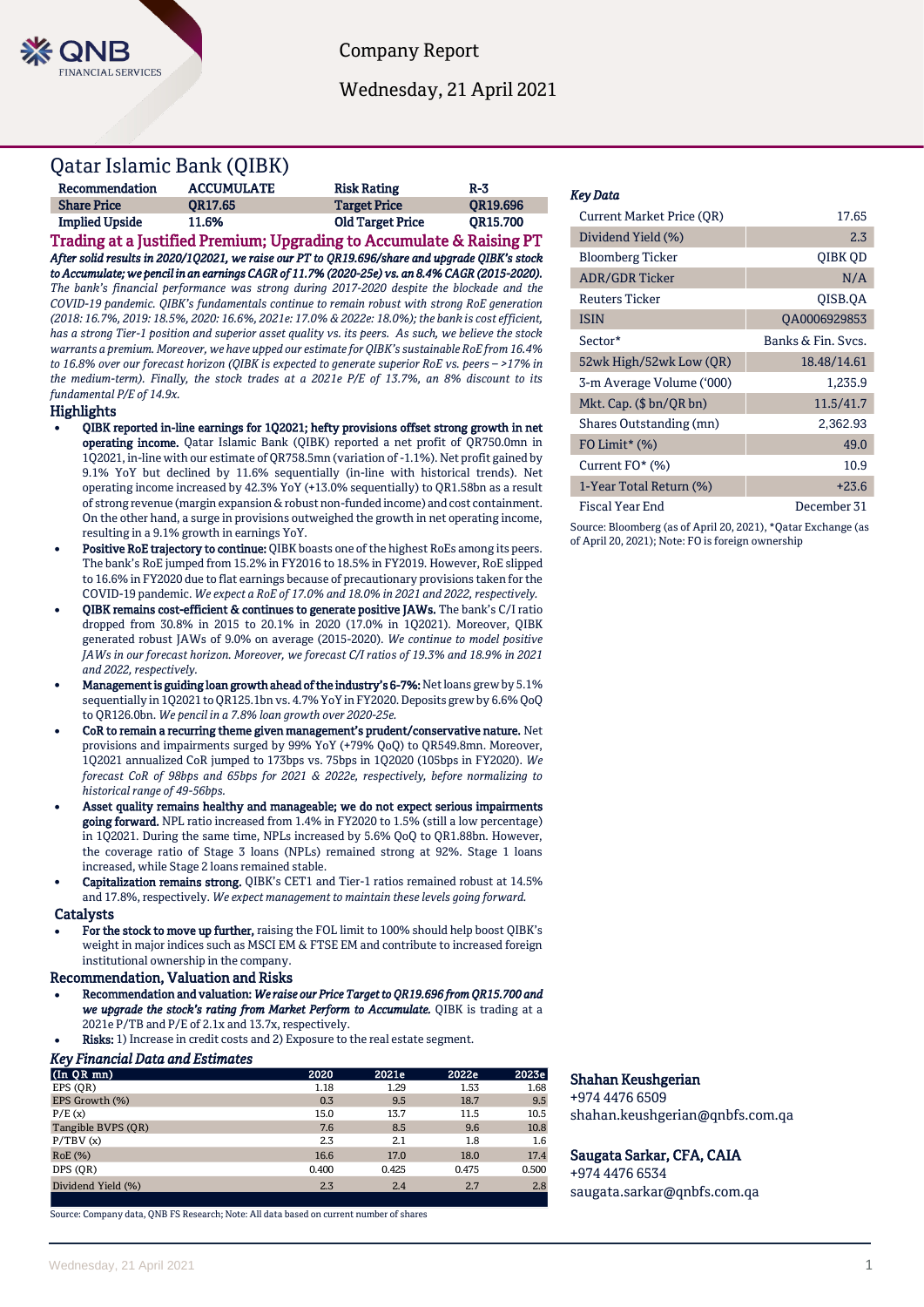# **Detailed Financial Statements**

| $(\ln Q\overline{R}$ mn)                      | 2018           | 2019         | 2020     | 2021e    | 2022e    | 2023e   |
|-----------------------------------------------|----------------|--------------|----------|----------|----------|---------|
| Net Interest Income                           | 3,542          | 3,859        | 4,350    | 4,654    | 5,007    | 5,441   |
| Fees & Commissions                            | 576            | 693          | 661      | 738      | 790      | 787     |
| FX Income                                     | 259            | 59           | 76       | 148      | 167      | 139     |
| Other Income                                  | 142            | 219          | 353      | 261      | 242      | 253     |
| Non-Interest Income                           | 978            | 971          | 1,090    | 1,147    | 1,199    | 1,179   |
| <b>Total Revenue</b>                          | 4,519          | 4,830        | 5,439    | 5,801    | 6,205    | 6,619   |
| <b>Operating Expenses</b>                     | (1, 161)       | (1,101)      | (1,092)  | (1, 118) | (1, 173) | (1,215) |
| <b>Net Operating Income</b>                   | 3,358          | 3,729        | 4,348    | 4,682    | 5,032    | 5,405   |
| Net Provisions & Impairments                  | (720)          | (733)        | (1,316)  | (1,318)  | (1,063)  | (1,078) |
| Net Profit Before Taxes & Non-Recurring Items | 2,638          | 2,996        | 3,032    | 3,364    | 3,969    | 4,327   |
| Tax                                           | 2              | (11)         | (7)      | (8)      | (12)     | (13)    |
| Net Profit Before Minority Interest           | 2.641          | 2.985        | 3.024    | 3.356    | 3.957    | 4,314   |
| Minority Interest                             | 115            | 71           | 41       | (20)     | (36)     | (39)    |
| Non-Recurring/Unusual Gains/(Losses)          | $\overline{0}$ | $\mathbf{0}$ | $\Omega$ |          | $\Omega$ |         |
| Net Profit (Headline)                         | 2,755          | 3,055        | 3,065    | 3,336    | 3,922    | 4,275   |
| Interest On Tier-1 Sukuk                      | (205)          | (205)        | (205)    | (205)    | (205)    | (205)   |
| Social & Sports Contribution Fund             | (69)           | (76)         | (77)     | (83)     | (98)     | (107)   |
| Net Profit (Attributable)                     | 2,481          | 2,774        | 2,783    | 3,047    | 3,619    | 3,963   |
|                                               |                |              |          |          |          |         |

Source: Company data, QNB FS Research

| $($ In QR mn $)$                         | 2018           | 2019         | 2020           | 2021e        | 2022e        | 2023e        |
|------------------------------------------|----------------|--------------|----------------|--------------|--------------|--------------|
| Assets                                   |                |              |                |              |              |              |
| Cash & Balances with Central Bank        | 7,299          | 7,185        | 8,357          | 8,196        | 8,103        | 8,646        |
| Interbank Loans                          | 6,424          | 3,552        | 6,913          | 5,202        | 6,453        | 4,643        |
| Net Investments                          | 31,474         | 33,490       | 33,248         | 34,486       | 37,559       | 40,270       |
| Net Loans                                | 102,210        | 113,754      | 119,072        | 130,048      | 143,401      | 154,755      |
| <b>Investment In Associates</b>          | 568            | 545          | 1,134          | 1,135        | 1,137        | 1,142        |
| Other Assets                             | 3,161          | 1,966        | 1,937          | 1,770        | 1,966        | 1,822        |
| Net PP&E                                 | 479            | 452          | 462            | 472          | 431          | 472          |
| Investment In Real Estate                | 1,231          | 2,175        | 2,863          | 2,857        | 2,879        | 2,901        |
| Assets of a Subsidiary Held for Sale     | $\overline{0}$ | $\mathbf{0}$ | $\overline{0}$ | $\mathbf{0}$ | $\mathbf{0}$ | $\mathbf{0}$ |
| Goodwill & Intangible Assets             | 386            | 400          | 370            | 324          | 218          | 218          |
| <b>Total Assets</b>                      | 153,232        | 163,519      | 174,356        | 184,489      | 202,147      | 214,868      |
| Liabilities                              |                |              |                |              |              |              |
| <b>Interbank Deposits</b>                | 17,234         | 14,355       | 13,828         | 11,922       | 9,465        | 7,077        |
| <b>Customer Deposits</b>                 | 100,598        | 111,621      | 118,144        | 128,068      | 142,156      | 151,680      |
| <b>Sukuk Financing</b>                   | 9,189          | 10,934       | 14,059         | 14,059       | 16,730       | 20,410       |
| Other Liabilities                        | 5,472          | 4,450        | 5,120          | 5,123        | 5,828        | 4,854        |
| Tier-1 Sukuk                             | 4,000          | 4,000        | 4,000          | 4,000        | 4,000        | 4,000        |
| <b>Total Liabilities</b>                 | 136,493        | 145,360      | 155,150        | 163,171      | 178,179      | 188,021      |
| <b>Minority Interest</b>                 | 1,319          | 1,026        | 903            | 923          | 958          | 997          |
| Total Shareholders' Equity               | 15,420         | 17,133       | 18,304         | 20,395       | 23,009       | 25,850       |
| Total Liabilities & Shareholders' Equity | 153,232        | 163,519      | 174,356        | 184,489      | 202,147      | 214,868      |

Source: Company data, QNB FS Research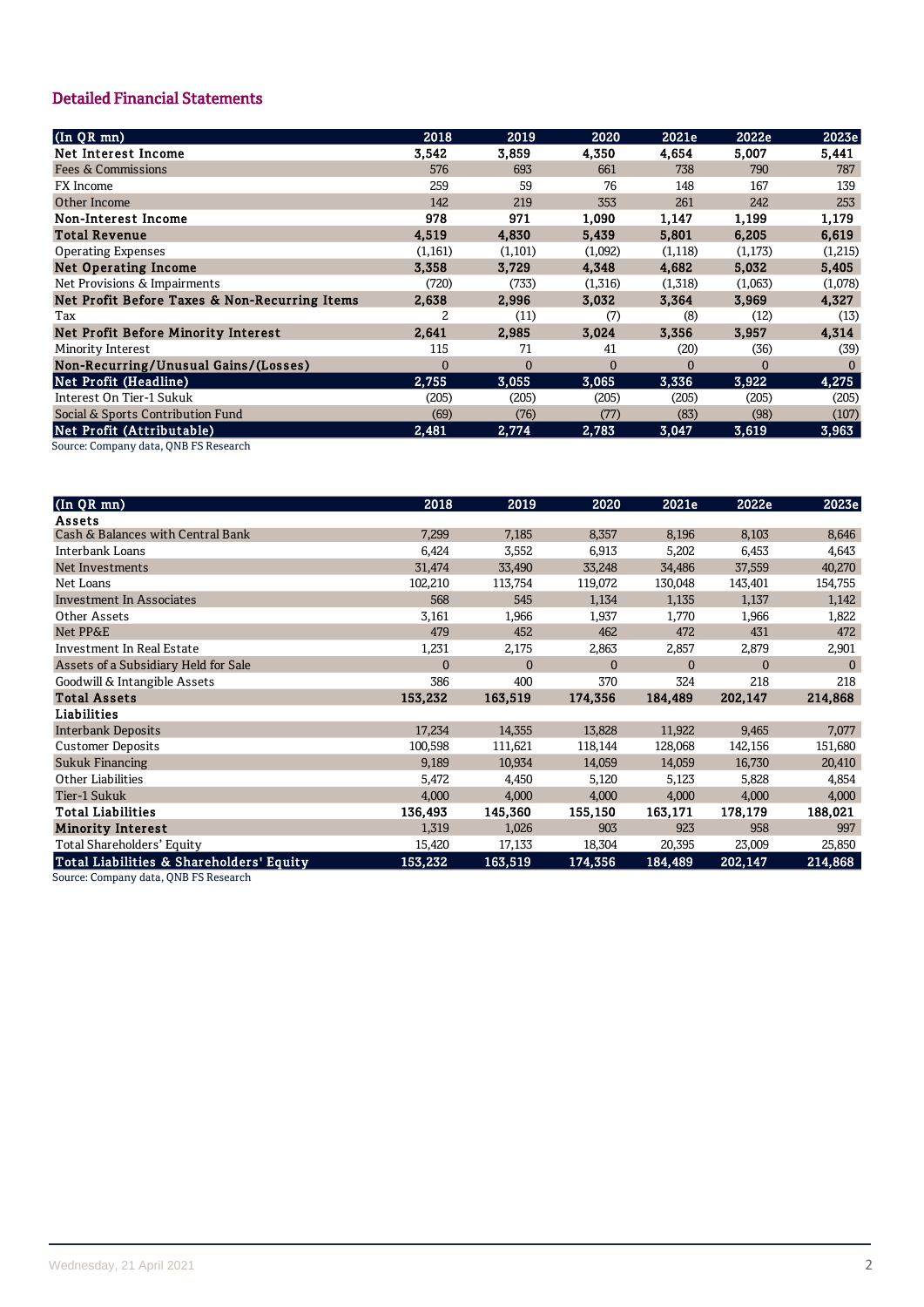| <b>Key Indicators/KPIs</b>             | 2018   | $\overline{2019}$ | 2020   | 2021e | 2022e    | 2023e  |
|----------------------------------------|--------|-------------------|--------|-------|----------|--------|
| Profitability (%)                      |        |                   |        |       |          |        |
| RoE                                    | 16.7   | 18.5              | 16.6   | 17.0  | 18.0     | 17.4   |
| RoAA                                   | 1.6    | 1.8               | 1.6    | 1.7   | 1.9      | 1.9    |
| <b>RoRWA</b>                           | 2.3    | 2.6               | 2.4    | 2.4   | 2.7      | 2.7    |
| NIM (% of IEAs)                        | 2.60   | 2.71              | 2.87   | 2.89  | 2.87     | 2.87   |
| NIM (% of RWAs)                        | 3.27   | 3.56              | 3.75   | 3.72  | 3.72     | 3.73   |
| NIM (% of AAs)                         | 2.33   | 2.44              | 2.57   | 2.59  | 2.59     | 2.61   |
| Spread                                 | 2.19   | 2.26              | 2.52   | 2.58  | 2.51     | 2.49   |
| Efficiency (%)                         |        |                   |        |       |          |        |
| Cost-to-Income (Headline)              | 25.7   | 22.8              | 20.1   | 19.3  | 18.9     | 18.4   |
| Cost-to-Income (Core)                  | 26.2   | 23.6              | 21.2   | 20.0  | 19.5     | 18.9   |
| Liquidity (%)                          |        |                   |        |       |          |        |
| LDR                                    | 101.6  | 101.9             | 100.8  | 101.5 | 100.9    | 102.0  |
| Loans/Assets                           | 66.7   | 69.6              | 68.3   | 70.5  | 70.9     | 72.0   |
| Cash & Interbank Loans-to-Total Assets | 9.0    | 6.6               | 8.8    | 7.3   | 7.2      | 6.2    |
| Deposits to Assets                     | 65.7   | 68.3              | 67.8   | 69.4  | 70.3     | 70.6   |
| Wholesale Funding to Loans             | 25.9   | 22.2              | 23.4   | 20.0  | 18.3     | 17.8   |
| <b>IEAs to IBLs</b>                    | 123.1  | 121.1             | 120.9  | 122.0 | 123.5    | 123.6  |
| Asset Quality (%)                      |        |                   |        |       |          |        |
| <b>NPL Ratio</b>                       | 1.2    | 1.3               | 1.4    | 1.5   | 1.5      | 1.6    |
| NPL to Shareholder's Equity            | 8.2    | 8.8               | 9.6    | 9.7   | 9.8      | 9.8    |
| NPL to Tier 1 Capital                  | 6.7    | 7.5               | 7.9    | 8.6   | 9.2      | 9.6    |
| Coverage Ratio                         | 173.9  | 182.5             | 226.8  | 240.8 | 248.7    | 257.5  |
| ALL/Average Loans                      | 1.9    | 2.3               | 3.1    | 3.4   | 3.7      | 3.9    |
| Cost of Risk                           | 48     | 56                | 105    | 98    | 65       | 62     |
| Capitalization (%)                     |        |                   |        |       |          |        |
| Tier 1 Ratio                           | 17.8   | 18.3              | 18.2   | 17.9  | 17.5     | 17.5   |
| CAR                                    | 18.8   | 19.5              | 19.4   | 19.1  | 18.7     | 18.7   |
| Tier 1 Capital to Assets               | 12.3   | 12.4              | 12.7   | 12.5  | 12.2     | 12.3   |
| Tier 1 Capital to Loans                | 18.5   | 17.8              | 18.6   | 17.7  | 17.2     | 17.1   |
| Tier 1 Capital to Deposits             | 18.8   | 18.1              | 18.7   | 18.0  | 17.3     | 17.4   |
| Leverage (x)                           | 9.9    | 9.5               | 9.5    | 9.0   | 8.8      | 8.3    |
| Growth (%)                             |        |                   |        |       |          |        |
| Net Interest Income                    | 4.2    | 9.0               | 12.7   | 7.0   | 7.6      | 8.7    |
| Non-Interest Income                    | 28.2   | $-0.7$            | 12.3   | 5.2   | 4.5      | $-1.6$ |
| <b>Total Revenue</b>                   | 8.6    | 6.9               | 12.6   | 6.6   | 7.0      | 6.7    |
| <b>OPEX</b>                            | 5.0    | $-5.2$            | $-0.9$ | 2.4   | 4.9      | 3.6    |
| <b>Net Operating Income</b>            | 9.9    | 11.1              | 16.6   | 7.7   | 7.5      | 7.4    |
| Net Income (Attributable)              | 15.9   | 11.8              | 0.3    | 9.5   | 18.7     | 9.5    |
| Loans                                  | $-0.4$ | 11.3              | 4.7    | 9.2   | 10.3     | 7.9    |
| Deposits                               | $-1.2$ | 11.0              | 5.8    | 8.4   | $11.0\,$ | 6.7    |
| Assets                                 | 1.9    | 6.7               | 6.6    | 5.8   | 9.6      | 6.3    |
| <b>RWAs</b>                            | $-3.3$ | 3.8               | 10.1   | 5.9   | 9.1      | 7.5    |

Source: Company data, QNB FS Research